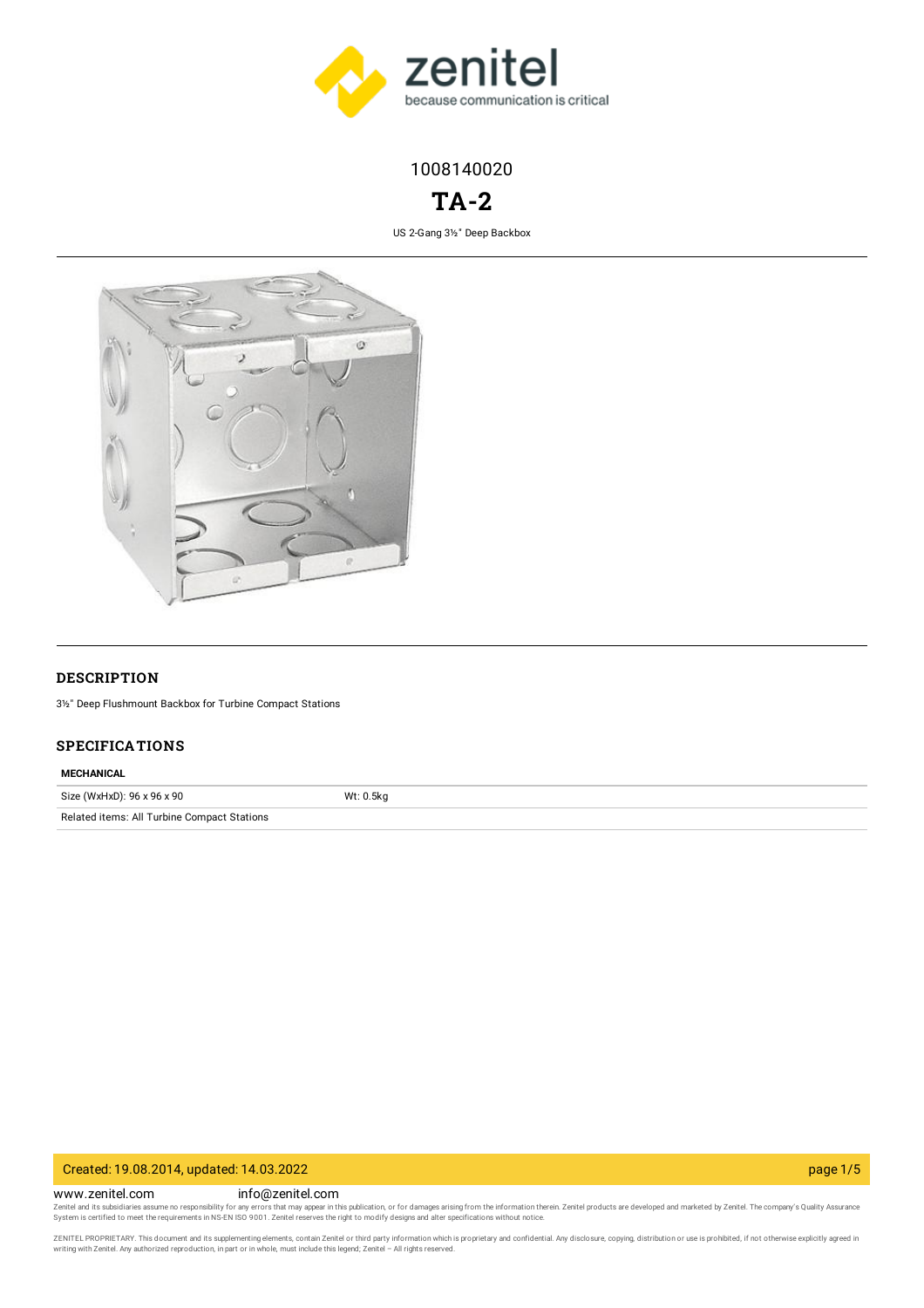### **TECHNICAL DIMENSIONS**



### **USED WITH**





1008116010 **[TMIS-1](https://www.zenitel.com/product/tmis-1)** Turbine Mini Intercom

1008116020 **[TMIS-2](https://www.zenitel.com/product/tmis-2)** Turbine Mini Intercom

1008116040 **[TMIS-4](https://www.zenitel.com/product/tmis-4)** Turbine Mini Intercom - 2 Buttons

## Created: 19.08.2014, updated: 14.03.2022 page 2/5

www.zenitel.com info@zenitel.com

Zenitel and its subsidiaries assume no responsibility for any errors that may appear in this publication, or for damages arising from the information therein. Zenitel products are developed and marketed by Zenitel. The com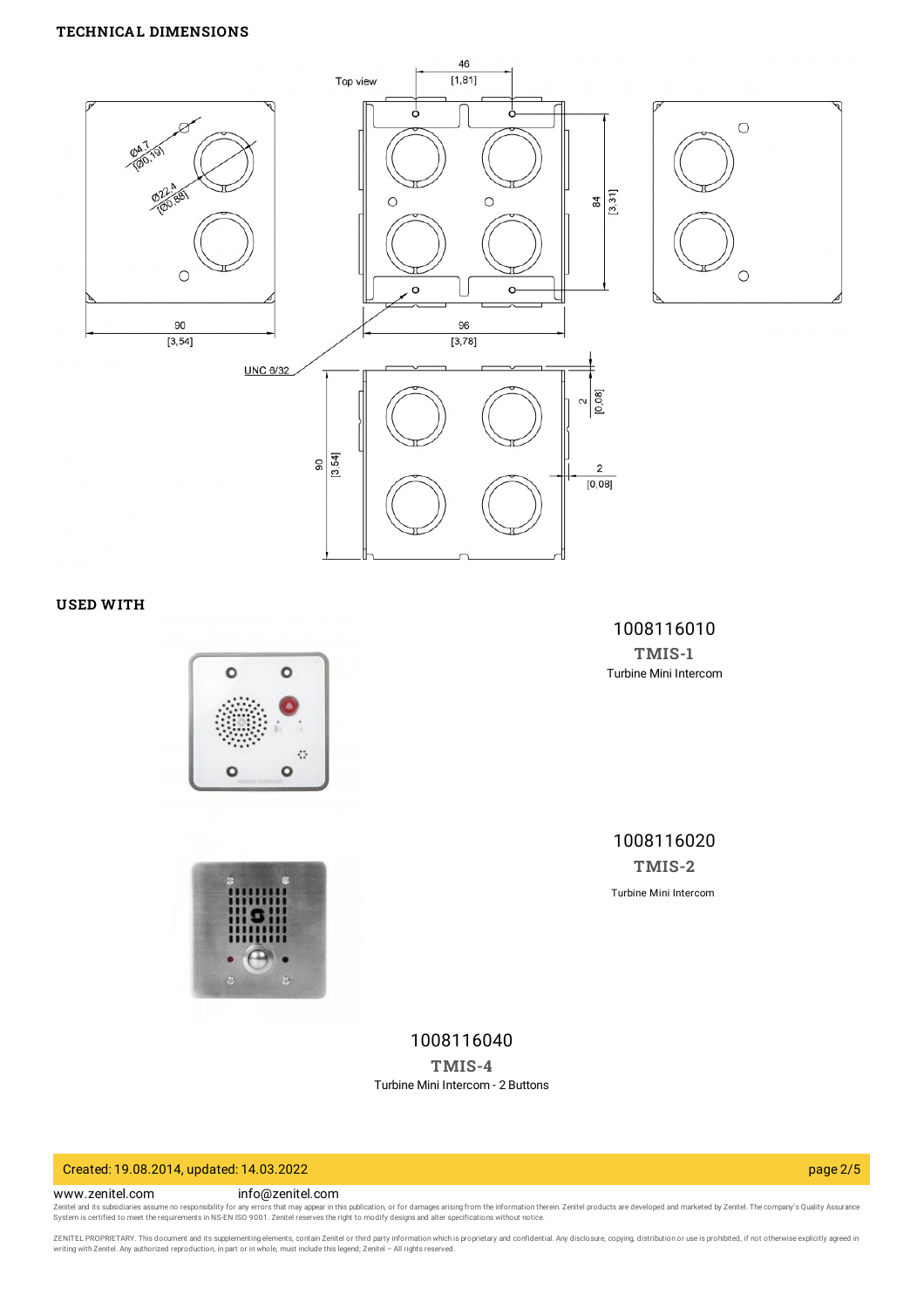





## 1008140050 **[TA-5](https://www.zenitel.com/product/ta-5)** Bracket for US 2 GANG Double Depth Back Box

1008117010



1008111010 **[TCIS-1](https://www.zenitel.com/product/tcis-1)** IP and SIP Intercom

> 1008111020 **[TCIS-2](https://www.zenitel.com/product/tcis-2)** IP and SIP Intercom



1008111030 **[TCIS-3](https://www.zenitel.com/product/tcis-3)** IP and SIP Intercom

## Created: 19.08.2014, updated: 14.03.2022 page 3/5

### www.zenitel.com info@zenitel.com

Zenitel and its subsidiaries assume no responsibility for any errors that may appear in this publication, or for damages arising from the information therein. Zenitel products are developed and marketed by Zenitel. The com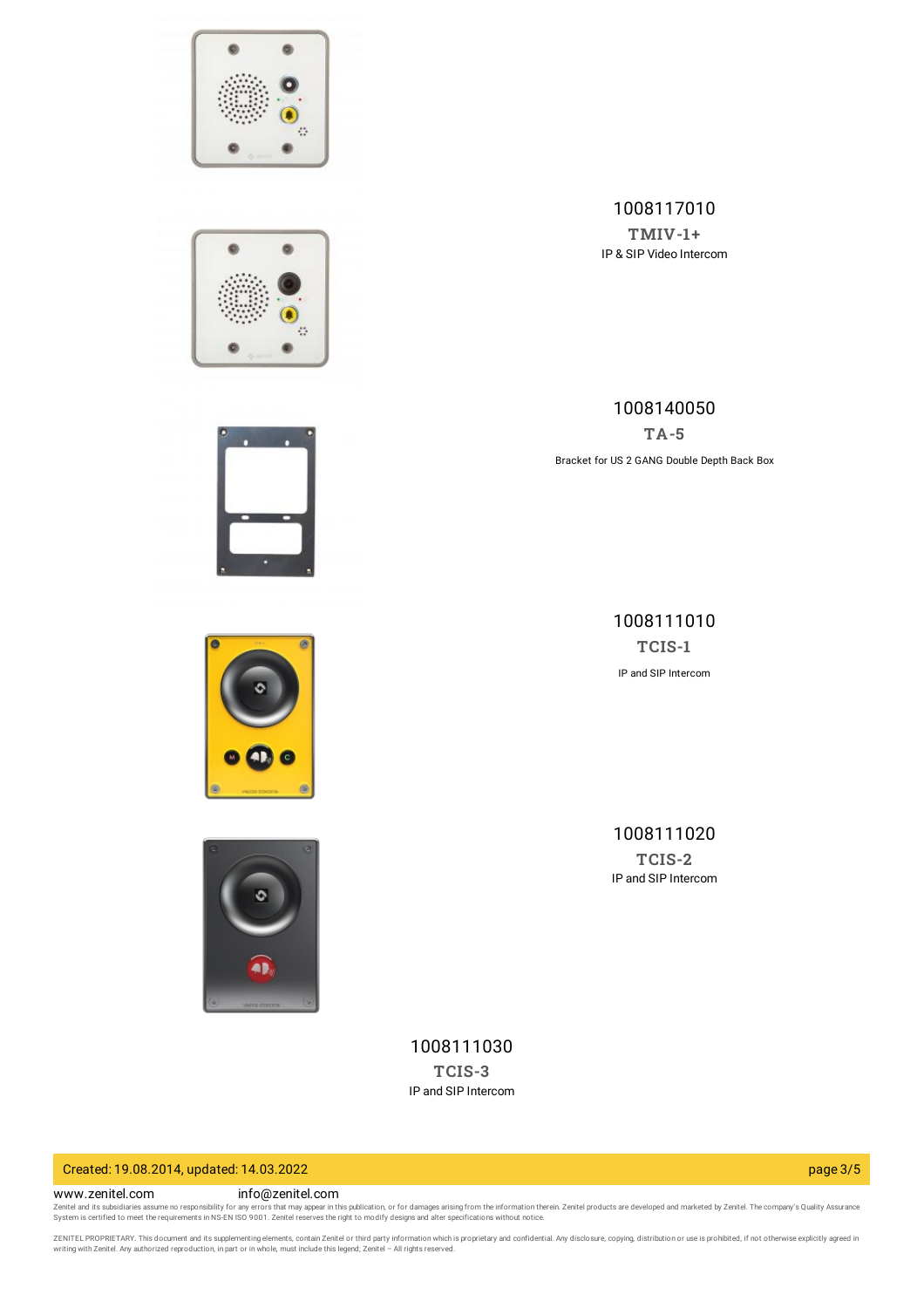









## 1008111040

**[TCIS-4](https://www.zenitel.com/product/tcis-4)** IP and SIP Intercom

## 1008111050

**[TCIS-5](https://www.zenitel.com/product/tcis-5)** IP and SIP Intercom

1008111060 **[TCIS-6](https://www.zenitel.com/product/tcis-6)** IP and SIP Intercom

1008315020 **[TCIV-2+](https://www.zenitel.com/product/tciv-2plus)** IP and SIP Video Intercom

1008315030 **[TCIV-3+](https://www.zenitel.com/product/tciv-3plus)**

## Created: 19.08.2014, updated: 14.03.2022 page 4/5

#### www.zenitel.com info@zenitel.com

Zenitel and its subsidiaries assume no responsibility for any errors that may appear in this publication, or for damages arising from the information therein. Zenitel products are developed and marketed by Zenitel. The com